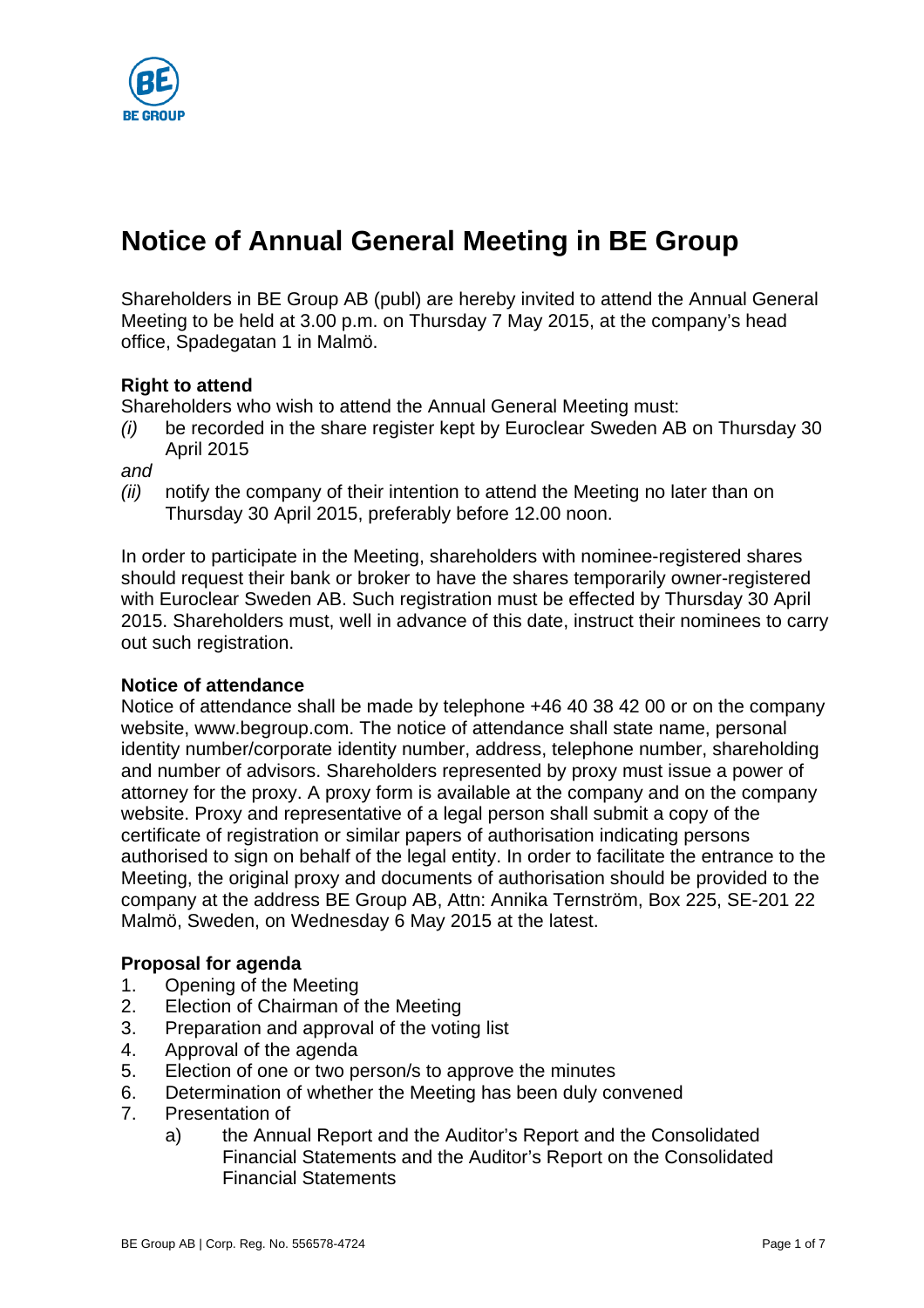

- b) the Board of Directors' proposal for appropriation of the company's profit or loss
- c) statement by the Auditor whether applicable guidelines for remuneration to senior executives has been complied with
- d) the Board of Directors' proposals according to items 16 and 17 on the agenda
- 8. Report on the work of the Board of Directors and the Committees
- 9. The President's report
- 10. Resolutions regarding
	- a) the adoption of the Statement of Income and the Balance Sheet and the Consolidated Statement of Income and the Consolidated Balance Sheet
	- b) the appropriation of the company's profit or loss according to the adopted Balance Sheet
	- c) the discharge from liability of the Board members and the President for the financial year 2014
- 11. Establishment of the number of Board members
- 12. Establishment of fees to the Board members and the Auditor
- 13. Election of Board members
- 14. Election of Auditor
- 15. Determination of guidelines for remuneration to senior executives
- 16. Resolutions regarding:
	- I. amendment of the articles of association,
	- II. reduction of the registered share capital,
	- III. amendment of the articles of association, and
	- IV. approval of the Board of Directors' resolution on new share issue
- 17. Resolution on the authorisation of the Board of Directors to decide on the transfer of the company's own shares
- 18. Closing of the Meeting

## **Proposal for election of Chairman of the Meeting (item 2)**

The Nomination Committee of BE Group for the Annual General Meeting 2015, consisting of Bengt Stillström (AB Traction), Jan Andersson (Swedbank Robur fonder), Ricard Wennerklint (If Skadeförsäkring) and Anders Ullberg (Chairman of the Board of BE Group), has proposed that Anders Ullberg, Chairman of the Board, is to be elected Chairman of the Meeting.

## **Proposal for appropriation of the company's results (item 10 b)**

The Board of Directors has proposed that no dividend is to be distributed for the financial year 2014 and that the results of the company of totally SEK 411,205,786, including this year's loss of SEK 130,521,442 should be carried forward.

## **Proposal for establishment of the number of Board members (item 11)**

The Nomination Committee has proposed that the number of Board members shall be 5 without any deputy members.

## **Proposal for establishment of fees to the Board members and the Auditor (item 12)**

The Nomination Committee has proposed that fees to the Board of Directors shall amount to a total of SEK 1,260,000 whereof unchanged, SEK 420,000 to the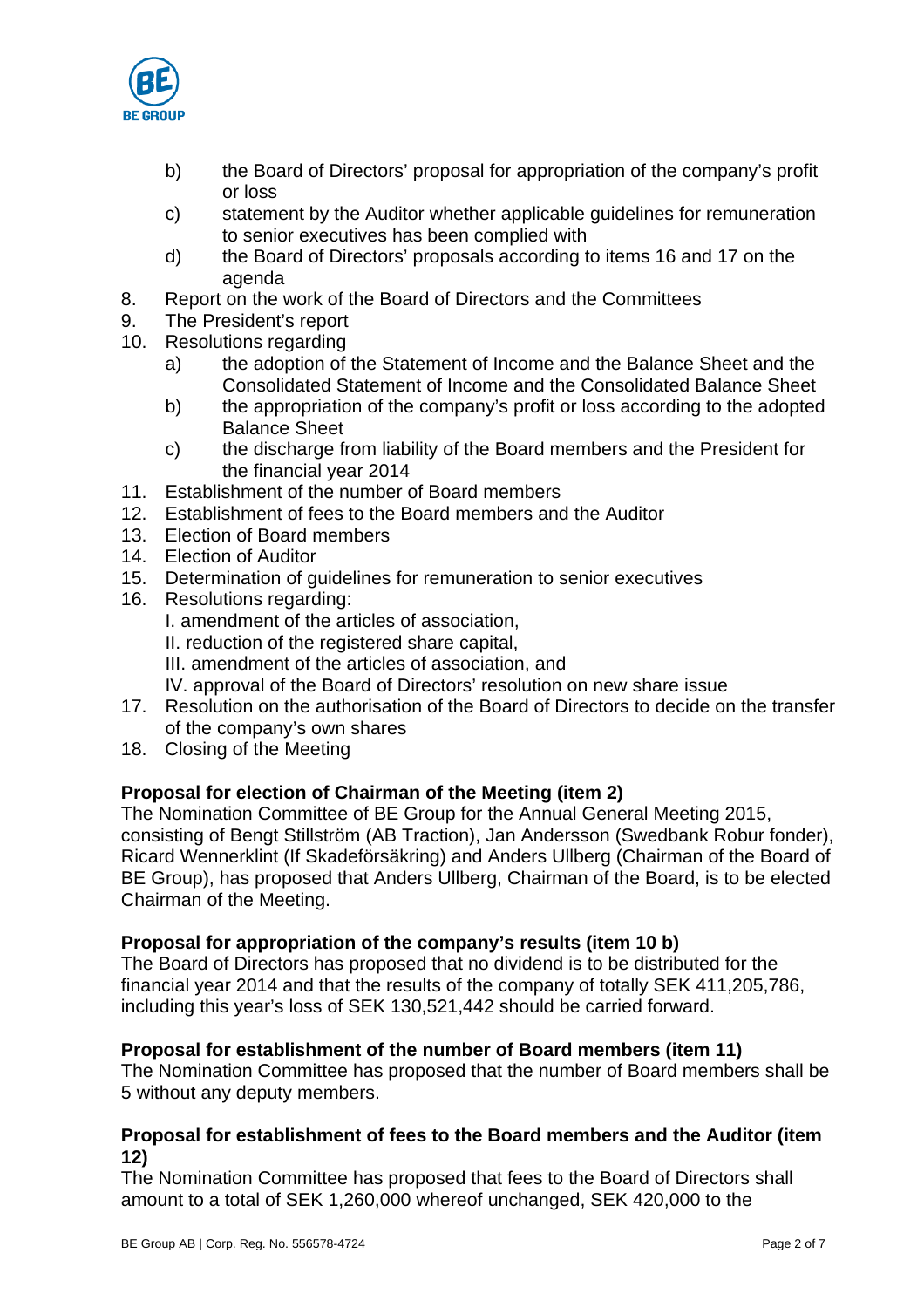

Chairman of the Board and unchanged SEK 210,000 to each of the other Board members elected by the General Meeting. For work in the Audit Committee a total unchanged remuneration of SEK 150,000 shall be distributed, whereof SEK 70,000 to the Chairman and SEK 40,000 to each of the other committee members (unchanged), whereas for work in the Remuneration Committee no remuneration shall be distributed (unchanged).

In connection with the Nomination Committee's proposal for fees to the Board members, the Board of Directors proposes, provided that it is cost-neutral for BE Group and after a written agreement between BE Group and a Swedish limited liability company which is wholly-owned by a Board member, that the board fee may be invoiced by the company wholly-owned by the Board member. In such case, the invoiced fee shall be increased with an amount corresponding to social security payments pursuant to law and value added tax pursuant to law.

The Nomination Committee has further proposed that fees to the Auditor should be paid according to approved invoices.

## **Proposal for election of Board members (item 13)**

The Nomination Committee has proposed re-election of Board members Petter Stillström, who is also proposed to be elected as Chairman of the Board, Roger Bergqvist, Charlotte Hansson, Lars Olof Nilsson and Jörgen Zahlin. The Chairman of the Board, Anders Ullberg, has declined re-election.

#### **Proposal for election of Auditor (item 14)**

The Nomination Committee has proposed new election of the registered accounting company Öhrlings PricewaterhouseCoopers AB for a mandate period of one year.

#### **Determination of guidelines for remuneration to senior executives (item 15)**

The remuneration to senior executives shall consist of a fixed salary, variable salary, pension and other benefits. The total remuneration rate shall be in accordance with market conditions. The fixed remuneration shall be individual and differentiated with regard to the responsibility and achievements of the individual and shall be set annually. A variable remuneration shall be related to the fulfilment of annual predetermined well defined targets and amount to a maximum of 50% of the fixed remuneration.

The pension shall be fee-based and correspond to a maximum of 30% of the fixed annual salary.

Upon notice by BE Group, the fixed salary during the notice period shall not exceed an amount equal to 12 months fixed salary.

#### **The Board's proposal for resolutions according to item 16 on the agenda**

As stated below, the Board of Directors proposes that the Annual General Meeting resolves to approve the Board's resolution on a new share issue, with preferential rights for the shareholders. As further set forth below, certain terms for the rights issue, such as the number of shares that shall be issued and the amount that shall be paid for each new share, will be determined and published at a later date. In order to carry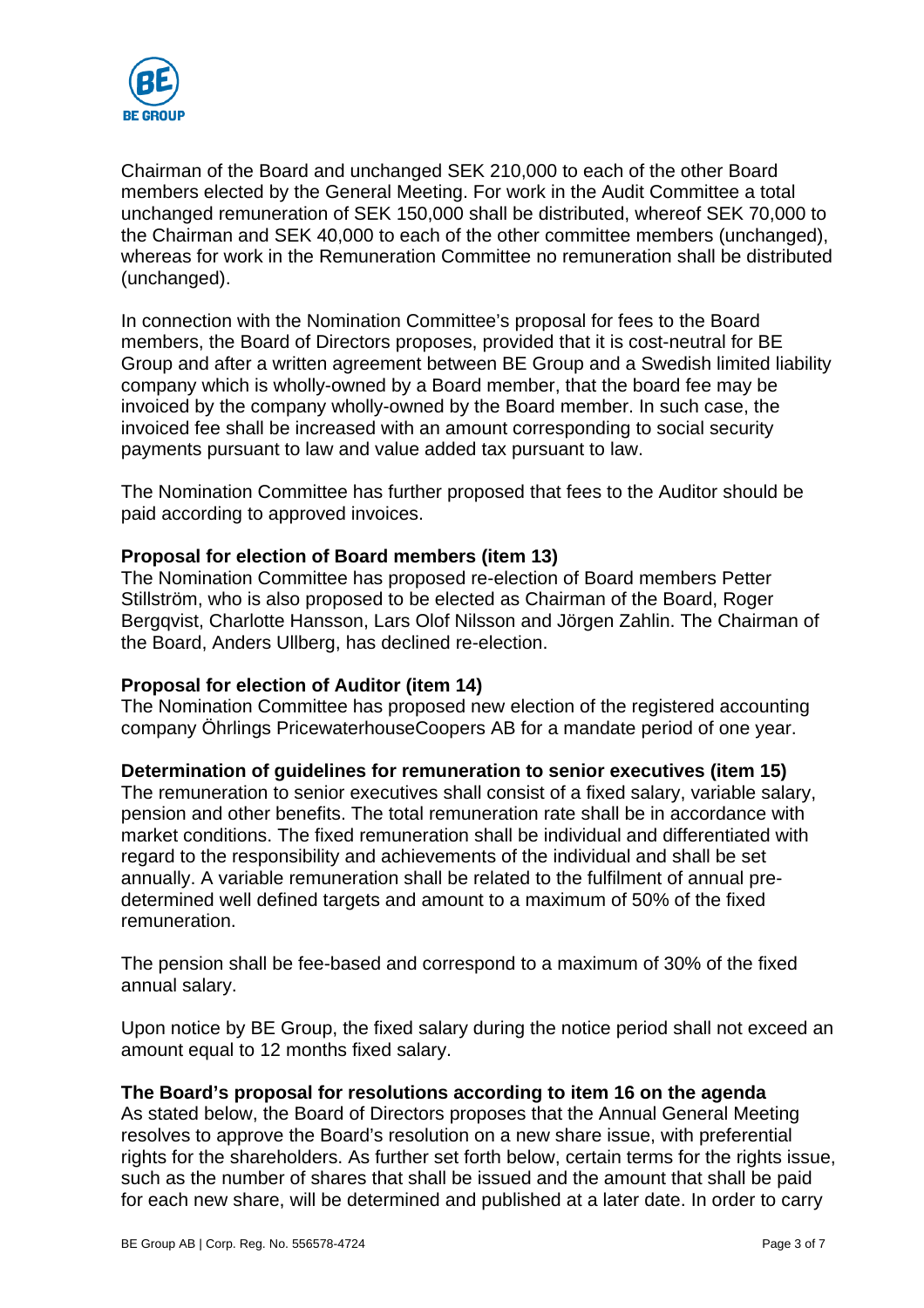

out the rights issue, the quota value must be reduced, which is effected through a reduction of the registered share capital in accordance with item (II) below. To enable the reduction of share capital, the company's share capital limits in the articles of association must first be amended according to item (I). In order to thereafter make the rights issue possible in accordance with the Board's resolution pursuant to item (IV) below, the company's share capital limits and the limits for the number of shares set forth in the articles of association must be adjusted in accordance with the proposal under item (III) below.

(I) PROPOSAL FOR RESOLUTION ON AMENDMENT OF THE ARTICLES OF ASSOCIATION

To enable the reduction of the company's share capital as proposed in item 16.II, the Board proposes that the Annual General Meeting resolves according to the following:

The company's share capital limits shall be changed from the current minimum of SEK 100,000,000 and maximum of SEK 400,000,000 to the minimum of SEK 70,000,000 and maximum of SEK 280,000,000, whereby § 4 of the articles of association shall be worded as follows:

*"The share capital shall be not less than SEK 70,000,000 and not more than SEK 280,000,000."* 

(II) PROPOSAL FOR RESOLUTON CONCERNING REDUCTION OF THE SHARE CAPITAL

To enable and facilitate the rights issue according to the Board's resolution in item 16.IV, the Board proposes that the Annual General Meeting resolves according to the following:

The company's share capital, which currently amounts to SEK 152,506,383.68 shall be reduced by SEK 77,778,256.68, without withdrawal of shares, to be transferred to un-restricted equity. The reduction requires the articles of association to be amended according to item 16.I. Following the reduction of the share capital, as set forth above, the company's share capital will amount to SEK 74,728,128.00, divided between a total of 74,728,128 shares, each share with a quota value of SEK 1.00.

(III) PROPOSAL FOR RESOLUTION ON AMENDMENT OF THE ARTICLES OF ASSOCIATION

To enable the rights issue according to the Board's proposal in item 16.IV, the Board proposes that the Annual General Meeting resolves according to the following:

The company's share capital limits shall, following the amendment to the articles of association according to item 16.I, be amended from a minimum of SEK 70,000,000 and a maximum of SEK 280,000,000 to a minimum of SEK 150,000,000 and a maximum of SEK 600,000,000, and the limits for the minimum and maximum number of shares shall be amended from a minimum of 40,000,000 and maximum of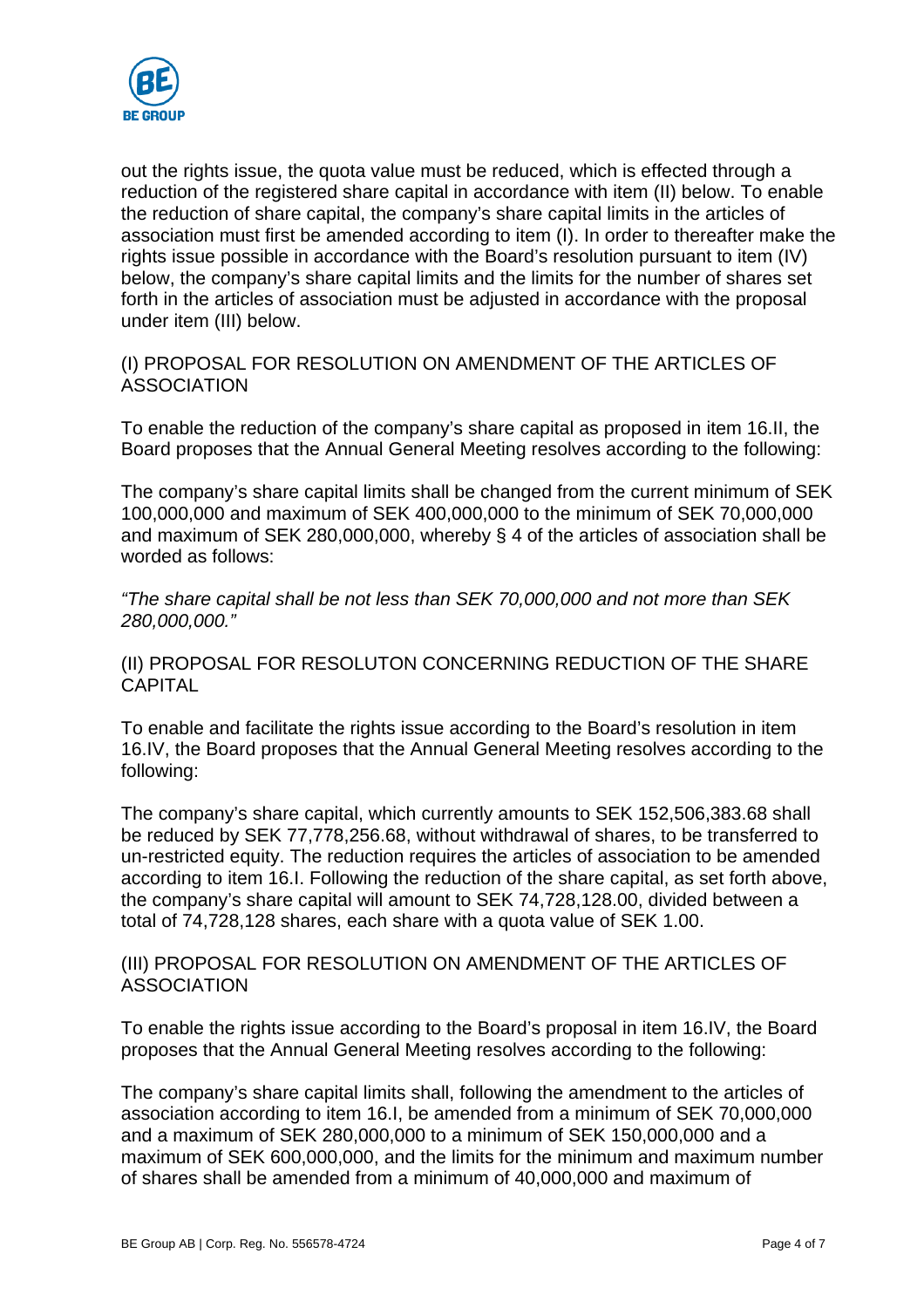

160,000,000 to a minimum of 150,000,000 and a maximum of 600,000,000, whereby §§ 4 and 5 of the articles of association shall be worded as follows:

## *§ 4*

*"The share capital shall be not less than SEK 150,000,000 and not more than SEK 600,000,000."* 

## *§ 5*

*"The number of shares shall be not less than 150,000,000 and not more than 600,000,000."* 

#### (IV) APPROVAL OF THE BOARD'S RESOLUTION ON A NEW SHARE ISSUE

The Board proposes that the Annual General Meeting approves the Board's resolution on 7 April 2015 to increase the company's share capital through a new share issue with preferential right for the shareholders under the following principal terms.

The Board of Directors (or the person appointed from within the Board) is authorized to determine, no later than 5 May 2015, the maximum amount by which the company's share capital shall be increased, the maximum number of shares that shall be issued (whereby the number of current shares that shall entitle to subscription for a certain number of new shares is determined) and the subscription price to be paid for each new share.

The company's shareholders shall have preferential right to subscribe for the new shares in relation to the number of shares previously held by the shareholder. The record date for determining which shareholders are entitled to exercise their preferential rights to subscribe for new shares shall be 13 May 2015.

In the event that not all shares are subscribed for by virtue of subscription rights, the Board shall resolve, up to the maximum amount of the rights issue, on allotment of new shares that are subscribed for without subscription rights, firstly, to those who have subscribed for shares by virtue of subscription rights and who have notified that they wish to subscribe for additional shares, regardless of whether they were shareholder on the record date, *pro rata* in relation to the number subscription rights exercised for subscription of shares, secondly, to others who notified that they wish to subscribe for shares without subscription rights, *pro rata* in relation to their declared interest and, thirdly, to underwriters who have undertaken to subscribe for the remainder of the rights issued, *pro rata*, in relation to their undertakings. To the extent allotment of shares according to the aforesaid cannot be executed *pro rata*, allotment shall be conducted by the drawing of lots.

Subscription for new shares shall take place during the period from 21 May 2015 to 4 June 2015. The Board is entitled to extend the subscription period. Subscription for new shares by virtue of subscription rights shall be made by simultaneous payment in cash. Subscription for shares without subscription rights shall be made at a separate subscription list and allotted shares shall be paid in cash no later than three (3)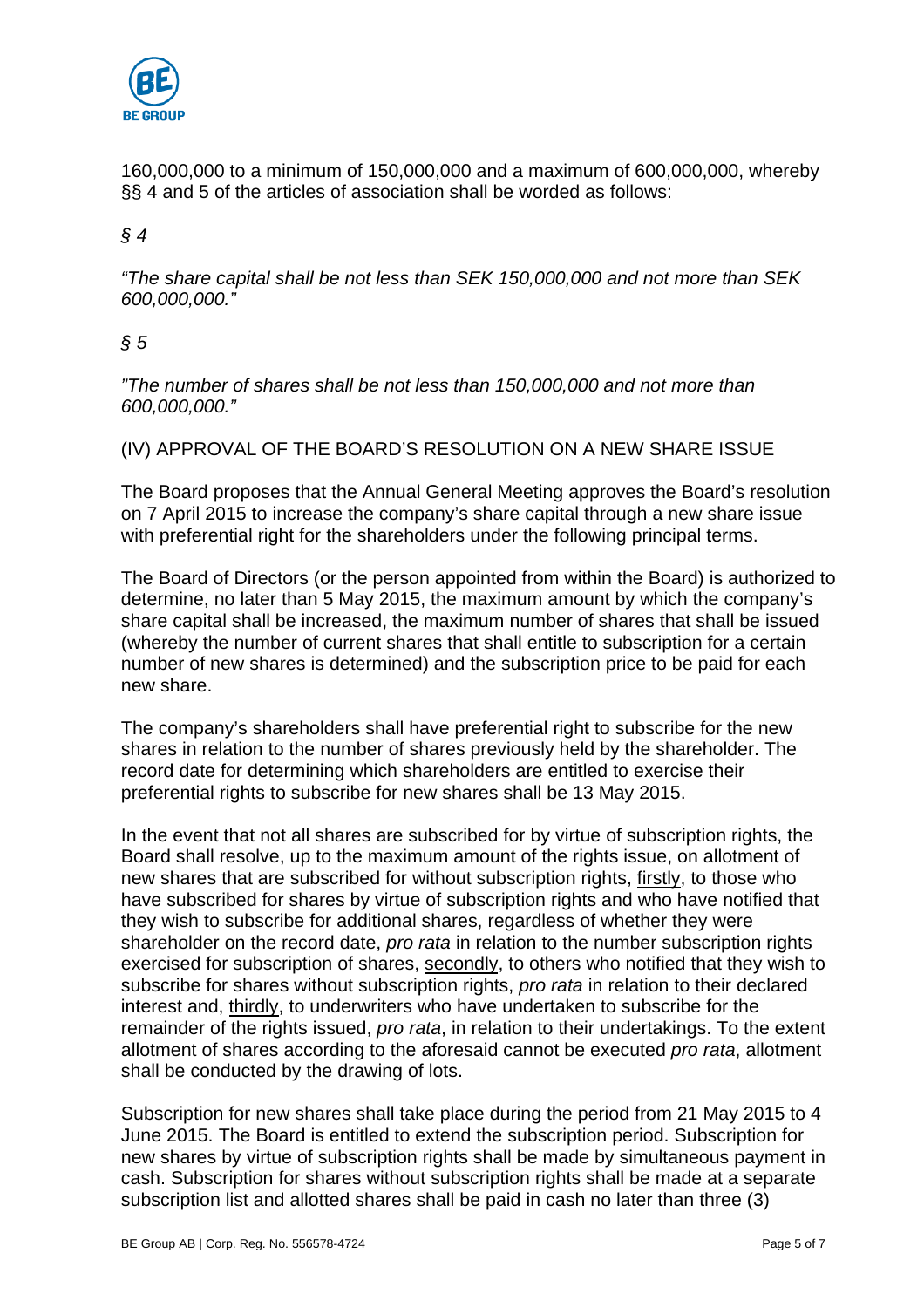

business days following the day that the notice of allotment was sent to the subscriber. The new shares shall entitle to dividend on the record date for dividend that first occurs after the registration of the rights issue with the Swedish Companies Registration Office.

#### *Majority requirements*

The Board proposes that the resolution of the Annual General Meeting according to the Board's proposals under items 16.I-III and the Annual General Meeting's approval of the Board's resolution on the rights issue according to item 16.IV shall be adopted in one single resolution, with the reservation that the Board may waive its proposals regarding amendments of the articles of association and reduction of the share capital in the event that these resolutions are not necessary in order to execute the rights issue. The resolution of the Annual General Meeting according to the above is valid only if it has been approved by shareholders representing at least two thirds of the votes cast and the shares represented at the Meeting.

### **Proposal for a resolution on the authorisation of the Board of Directors to decide on transfer of the company's own shares (item 17)**

In order to enable BE Group to finance minor company acquisitions the Board of Directors proposes the Annual General Meeting to authorise the Board of Directors to decide, on one or several occasions no later than the Annual General Meeting 2016, on the transfer of the company's own shares. Transfer of shares may be made with deviation from the shareholders' preferential right of maximum 538,381 shares, equivalent to the company's existing holding of own shares. Transfer of shares may take place as payment of whole or part of the purchase price at the acquisition of a company or business or part of a company or business and the consideration shall be equal to the assessed market value of the share. On such transfer, payment may be made by assets contributed in kind or by set-off of a claim against BE Group. Transfer may also be made against cash payment by sale on Nasdaq Stockholm, at a price within the price interval that may be registered at any given time, i.e. the interval between the highest purchase price and the lowest sales price at the time of transfer. The Board of Directors shall be entitled to determine the other terms and conditions of the transfer.

#### *Voting majority*

The resolution of the Meeting on the authorisation of the Board of Directors to decide on transfer of the company's own shares is subject to the support of shareholders representing at least two-thirds of both the number of votes cast and the shares represented at the Meeting in order to be valid.

#### **Information at the Annual General Meeting**

The Board and the CEO shall at the Annual General Meeting, if any shareholder so requests and the Board believes that it can be done without significant harm to the company, provide information regarding circumstances that may affect the assessment of an item on the agenda, circumstances that can affect the assessment of the company's or its subsidiaries' financial position and the company's relation to other companies within the group.